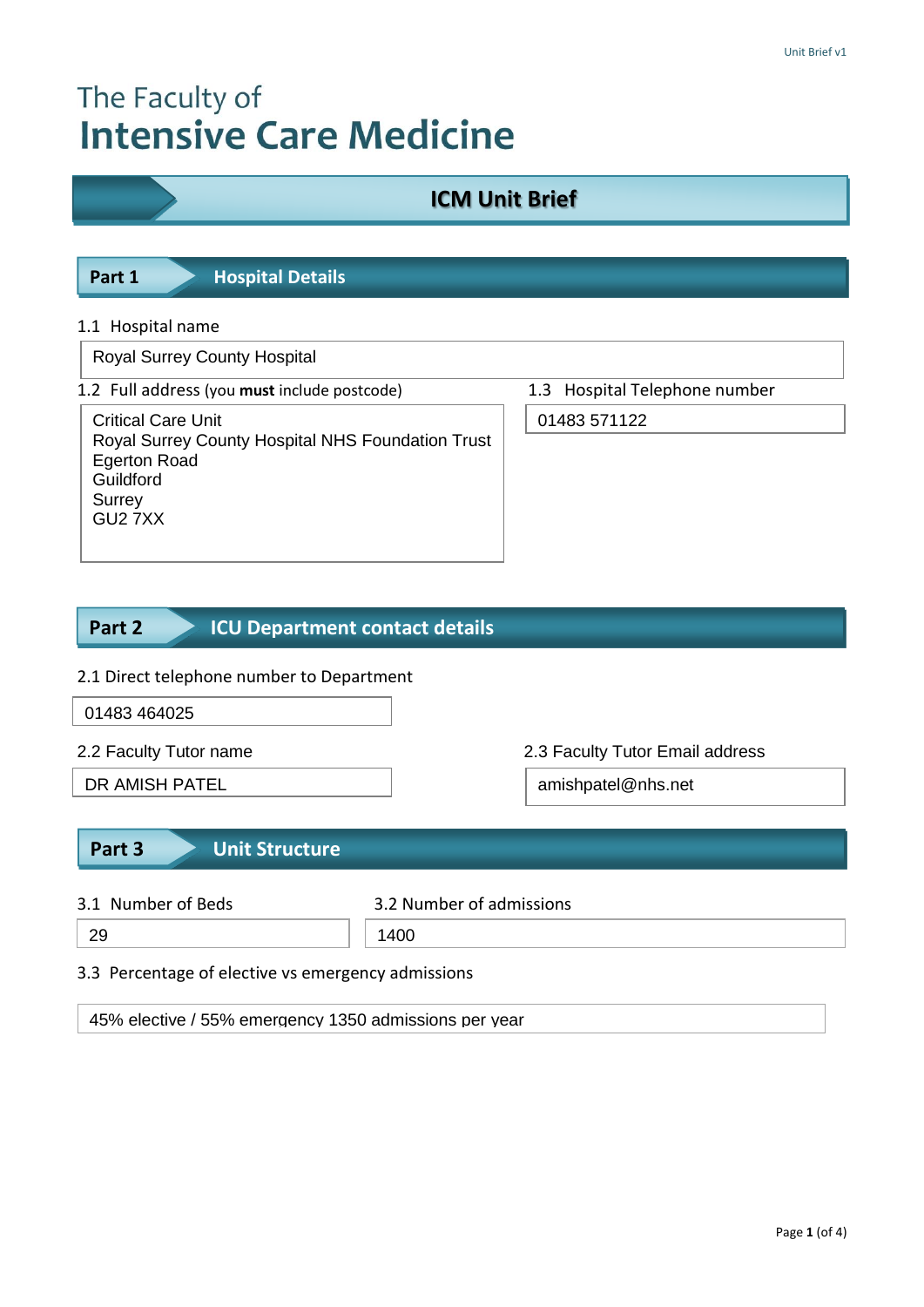### 3.4 Overview of case mix within the unit

rapid expansion in the last 3 years, associated with the expansion of specialist cancer services. The Unit is situated adjacent to the Operating Theatre suite and has recently undergone a new extension and refurbishment. There are now 13 level three and 16 level two bed spaces including seven cubicles and the unit is generally full to capacity. The Intensive Care unit has undergone a Over 1350 patients are admitted annually with approximately 55% coming from surgical specialties.

The unit now has the latest Fukada monitors and is paperless using the Phillips ICCA system. Puriton-Bennett ventilators are in use along with Prisma / Prismaflex renal replacement machines. A number of separate non-invasive ventilators are available for ventilatory support together with LiDCO, ODM and portable USCOM cardiac output measurement. The intensive care unit also has a high resolution portable ultrasound system for clinicians' use.

The Intensive Care Unit (together with the anaesthetic department) has become well known for using Enhanced Recovery and Goal Directed Therapy for all major surgical cases. The hospital attracts many tertiary referral cases relating to hepatobiliary, oesophagogastric and robotic urological surgery. In particular specialist expertise has been developed in the management of severe acute pancreatitis, small liver/ hepatic failure in both surgical and medical patients and perforated oesophagus. There is also expertise in managing critically ill haematology / oncology patients with the St.Luke's Cancer Centre being co – located on the Royal Surrey site.

A nurse led Outreach service is firmly established in the hospital cover 18 hours per day, seven days per week. 3 Consultant Intensivists are on duty per dayshift, 2 covering the ICU and 1 covering outreach. There is Consultant presence on the unit from 0800-2230h daily and then on call and available from home outside these hours, providing 24/7 cover. The consultants carry out ward rounds 3 times per day. Daily rounds also take place from admitting teams, pharmacy, physiotherapy, microbiology, SALT, dietetics and the parenteral nutrition team. MDT meetings are held twice weekly.

The Intensive Care Unit is covered 24 hours by three tiers of 8 junior doctors. At present 2 of the trainees are Advanced/Intermediate Level ICM trainees, the other doctors coming from the full range of specialties. The unit is recognised by the FICM for training in intensive care at all levels. A full educational program is provided to the trainee doctors. A monthly morbidity, mortality and microbiological meeting are held. Regular evening clinical focus meetings are held.

In summary the RSCH ICU delivers general adult critical care in conjunction with specialist expertise in high risk cancer surgery, enhanced recovery and haem-onc.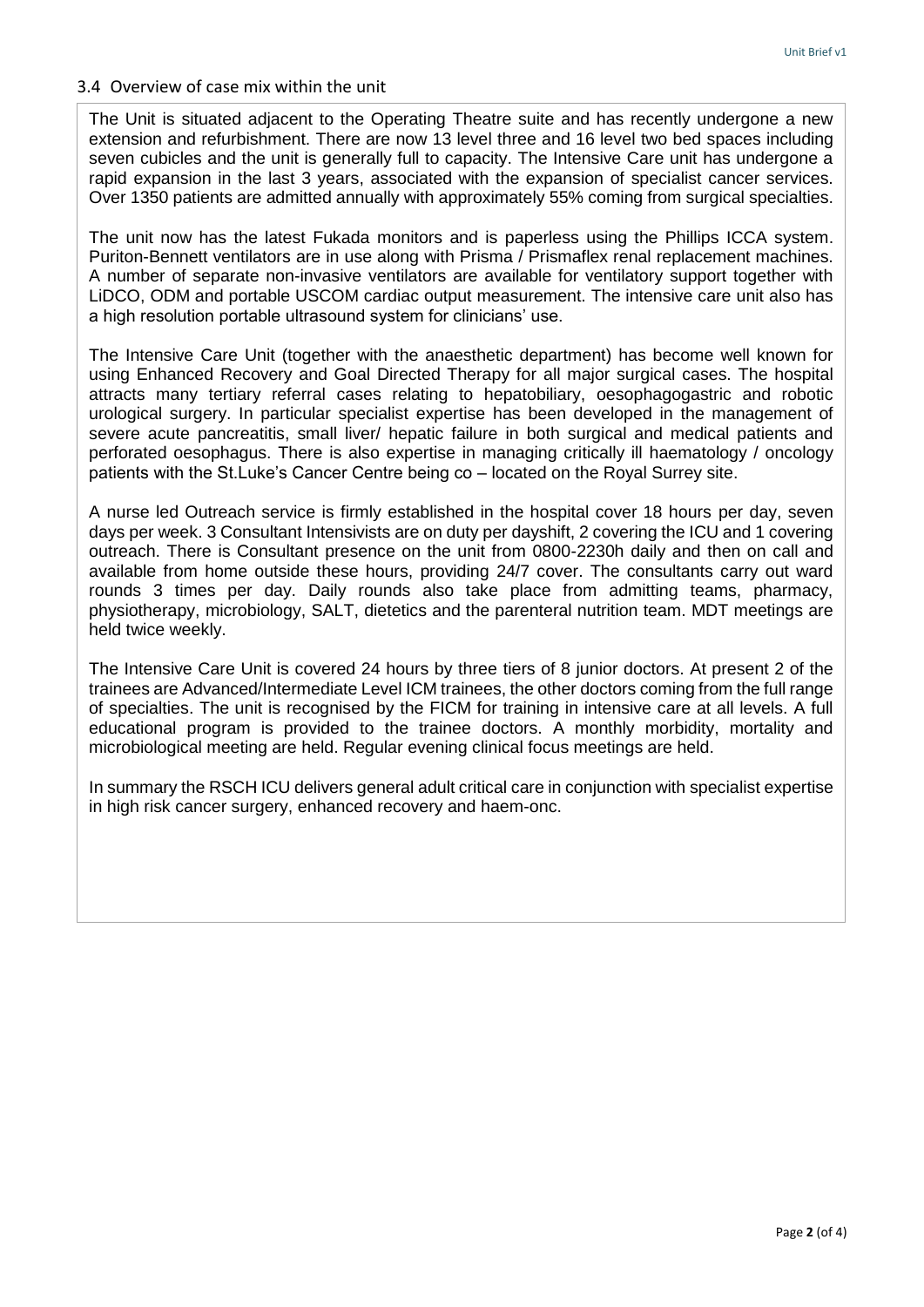| Name                  | Role (e.g. clinical lead,<br>consultant)                                                                             | Areas of Interest                                                               |
|-----------------------|----------------------------------------------------------------------------------------------------------------------|---------------------------------------------------------------------------------|
| DR AMISH PATEL        | <b>CLINICAL DIRECTOR ICM</b>                                                                                         | FICM TUTOR / RCOA FRCA                                                          |
|                       | <b>INTENSIVIST &amp; ANAESTHETIST</b>                                                                                | EXAMINER / HPB ANAESTHESIA                                                      |
| DR MIKE CARRARETTO    | <b>INTENSIVIST &amp; ANAESTHETIST</b>                                                                                | MANAGEMENT / PSYCHOLOGY OF                                                      |
|                       |                                                                                                                      | <b>CRITICALLY ILL PATIENTS</b>                                                  |
| DR MEHRUN ZULEIKA     | <b>INTENSIVIST &amp; ANAESTHETIST</b>                                                                                | RESEARCH / TRUST SEPSIS LEAD /                                                  |
|                       |                                                                                                                      | <b>UPPER GI SURGERY</b>                                                         |
| DR KRIS CARTER        | <b>INTENSIVIST &amp; ANAESTHETIST</b>                                                                                | <b>HEAD &amp; NECK CANCER</b>                                                   |
| DR JANE TILLEY        | <b>INTENSIVIST &amp; ANAESTHETIST</b>                                                                                | DIRECTOR OF MEDICAL                                                             |
|                       |                                                                                                                      | <b>EDUCATION</b>                                                                |
| DR JAMES MCKINLAY     | <b>INTENSIVIST &amp; ANAESTHETIST</b>                                                                                | <b>RESEARCH</b>                                                                 |
| DR JUSTIN KIRK BAYLEY | <b>INTENSIVIST &amp; ANAESTHETIST</b><br><b>CLINICAL LEAD ICM</b><br>PROFESSIONAL DIRECTOR OF<br><b>THERAPEUTICS</b> | FICE / CUSIC / RESEARCH                                                         |
| DR BEN CREAGH BROWN   | <b>INTENSIVIST &amp; RESPIRATORY</b><br><b>PHYSICIAN</b>                                                             | RESEARCH / ARDS / RESPIRATORY<br><b>FAILURE</b>                                 |
| DR EDWARD WALTER      | <b>INTENSIVIST &amp; ANAESTHETIST</b>                                                                                | PRE HOSPITAL CARE / RENAL<br>THERAPIES / POST ICU CARE /<br><b>HYPERTHERMIA</b> |
| PROFESSOR LUI FORNI   | <b>INTENSIVIST &amp; NEPHROLOGIST</b>                                                                                | AKI / RENAL THERAPIES /<br><b>BIOMARKERS / RESEARCH</b>                         |
| DR BETH POTTER        | <b>INTENSIVIST &amp; ANAESTHETIST</b>                                                                                | <b>RESEARCH</b>                                                                 |
| DR RACHEL SAVINE      | <b>INTENSIVIST &amp; ANAESTHETIST</b>                                                                                | HIGH RISK OBSTETRICS / MEDICAL                                                  |
|                       |                                                                                                                      | <b>EDUCATION</b>                                                                |
| DR MICHELE BOSSY      | <b>INTENSIVIST &amp; ANAESTHETIST</b>                                                                                | MEDICAL EDUCATION /                                                             |
|                       |                                                                                                                      | <b>TRANSFER MEDICINE /</b>                                                      |
|                       |                                                                                                                      | SIMULATION                                                                      |

3.6 Details of research projects being undertaken within the unit

Research activity in anaesthesia and critical care is well established with patients enrolled into large multicentre trials as well as local investigator-led trials predominantly regarding enhanced recovery, cardiac output monitoring and optimisation of fluid resuscitation and analgesia. Projects in development include collaborations with the pharmaceutical industry, the University of Surrey and further afield. Other areas of research activity include muscle stimulation, cardiopulmonary exercise testing, management of pre-operative anaemia, use of markers preload responsiveness for sepsis resuscitation, and the use of novel imaging technologies. The Surrey Perioperative Anaesthesia Critical care collaborative Research Group (SPACeR) ([http://www.spacer.org.uk/\)](http://www.spacer.org.uk/) oversee the departmental research and there are links with the University of Surrey. Several clinicians hold honorary lecturer positions at the University. There are currently 4 research fellows based in anaesthesia and 4 in ICU. A high proportion of research fellows are expected to register for, and acquire, higher degrees and publication in peer-reviewed journals. Further information on the research activity may be found on the website (http://www.spacer.org.uk/)